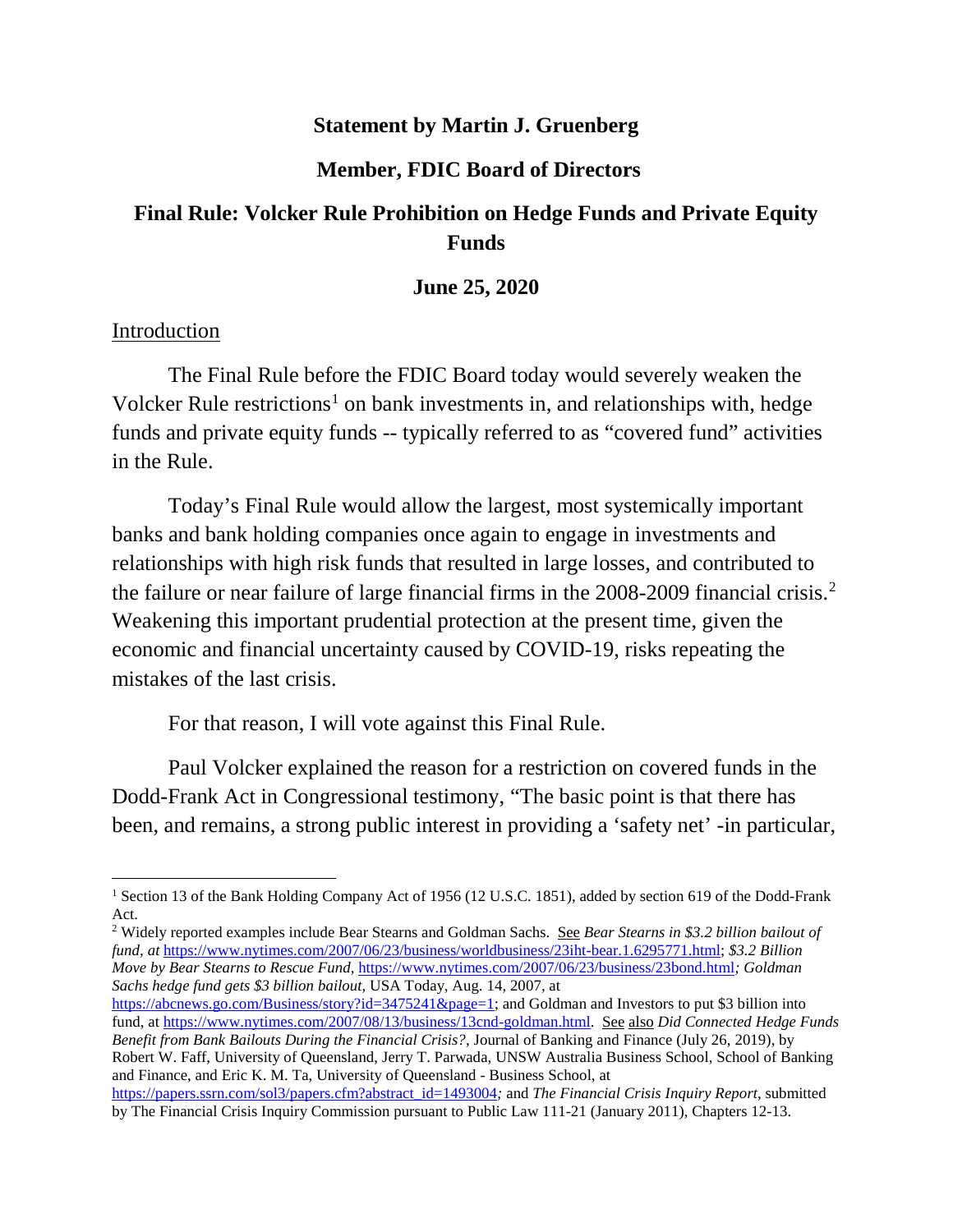deposit insurance and the provision of liquidity in emergencies - for commercial banks carrying out essential services. There is not, however, a similar rationale for public funds -- taxpayer funds -- protecting and supporting essentially proprietary and speculative activities. Hedge funds, private equity funds, and trading activities unrelated to customer needs and continuing banking relationships should stand on their own, without the subsidies implied by public support for depository institutions."<sup>3</sup>

Then Deputy Treasury Secretary Neal Wollin also addressed this issue in Congressional testimony, "Major firms saw their hedge funds and proprietary trading operations suffer large losses in the financial crisis. Some of these firms 'bailed out' their troubled hedge funds, depleting the firm's capital at precisely the moment it was needed most. The complexity of owning such entities has also made it more difficult for the market, investors, and regulators to understand risks in major financial firms, and for their managers to mitigate such risks."<sup>[4](#page-1-1)</sup>

Last year, the Federal financial regulatory agencies responsible for the Volcker Rule adopted a final rule that effectively undid the restriction on proprietary trading in banks and bank holding companies.

Today's Final Rule would severely weaken, in several ways, the other major provision of the Volcker Rule restricting insured bank investments in, and relationships with, hedge funds and private equity funds.

First, it would weaken important safety and soundness constraints in the current rule imposed on covered fund activities through Section 23A of the Federal Reserve Act. Second, it would also weaken limitations on parallel investments by banks and their affiliates in the same assets as the covered fund. Third, it would allow permissible loan securitizations to include up to five percent of assets in certain debt securities. Finally, it would add two new exclusions to the prohibition on covered funds for credit funds and venture capital funds, both of which appear to be inconsistent with the purpose of the statute. I will discuss each of these weakening changes in turn.

<span id="page-1-0"></span><sup>&</sup>lt;sup>3</sup> Sen. Rep. No. 111-176 (April 30, 2010) at 91 (in which the Committee on Banking, Housing, and Urban Affairs considered S. 3217, which incorporated the Volcker Rule and served as a basis for section 619 of the Dodd-Frank Act, and which cited the contribution made by former Federal Reserve Chairman Volcker.)

<span id="page-1-1"></span> $<sup>4</sup>$  Sen. Rep. at 92.</sup>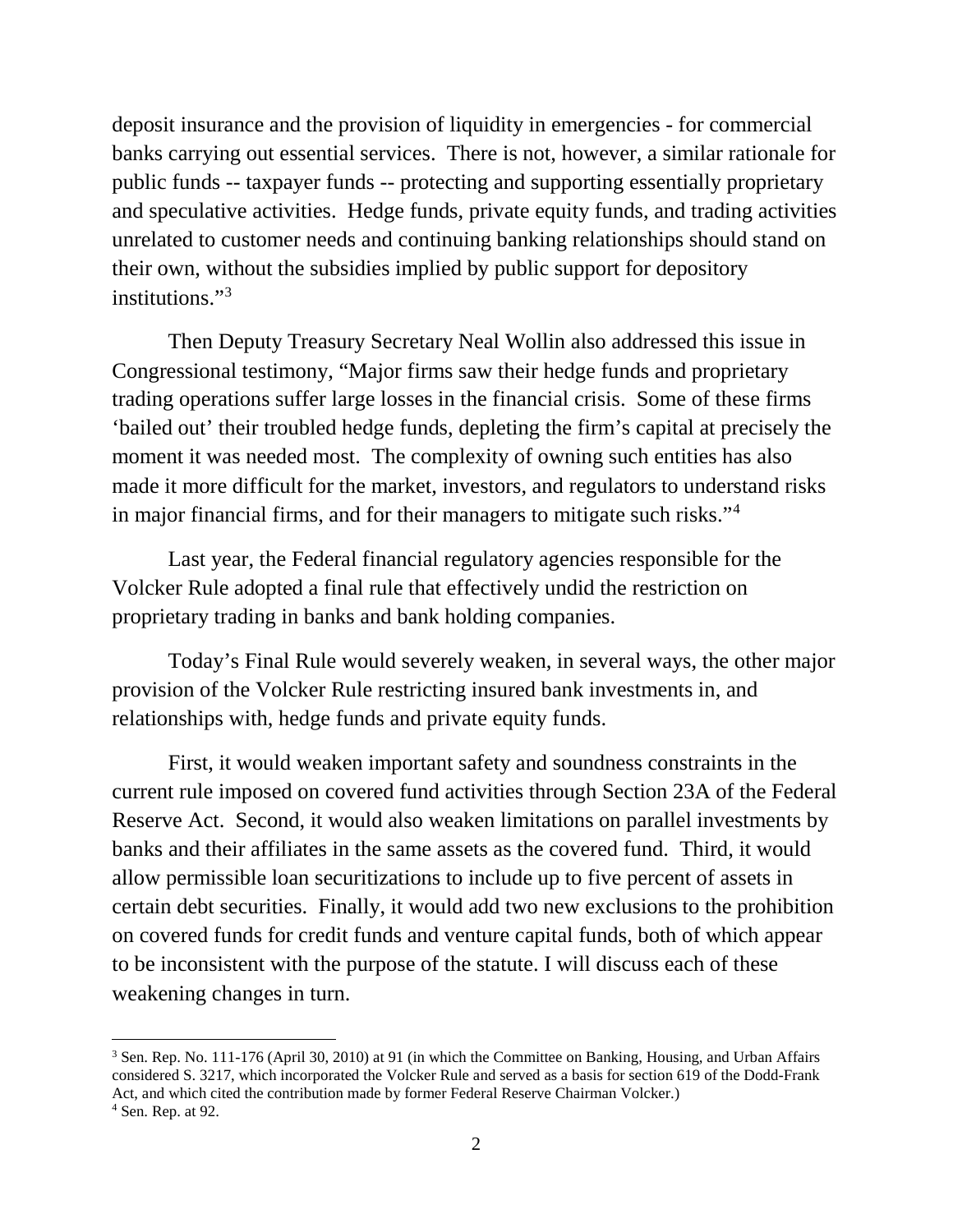### Section 23A of the Federal Reserve Act

Section 23A of the Federal Reserve Act and its implementing regulation, Regulation W, permit certain defined covered transactions between a bank and its affiliates, such as loans, purchases of securities, or guarantees, subject to quantitative limits and other restrictions.[5](#page-2-0) Section 23A and Regulation W also contain exemptions from those restrictions for banks and their affiliates.

In contrast, Section 13(f) of the Bank Holding Company Act, the Volcker Rule, expressly prohibits a bank or its affiliate from entering into a transaction with a related hedge fund or private equity fund that would be a covered transaction under Section 23A.<sup>[6](#page-2-1)</sup> This statutory prohibition was implemented by the final 2013 Volcker Rule regulation.

In addition, the 2013 final Volcker Rule regulation did not make available to bank-related hedge funds or private equity funds exemptions from the Section 23A restrictions available to banks and their affiliates under the Federal Reserve Act and Regulation W.<sup>[7](#page-2-2)[8](#page-2-3)</sup> These additional restraints have come to be referred to as "Super 23A".

Its purpose is to carry out what is perhaps the central objective of the covered funds provision of the Volcker Rule -- to prevent bank bailouts of related hedge funds and private equity funds.

Today's Final Rule would fundamentally weaken the prohibitions under Super 23A.

First, banks and their affiliates would be allowed to enter into currentlyprohibited covered transactions with a related hedge fund or private equity fund such as purchasing assets and engaging in intra-day extensions of credit.

Second, the Final Rule would add a new exemption for Volcker Rule purposes to allow banks and their affiliates to enter into short-term extensions of credit with a related hedge fund and private equity fund. Each extension of credit

<span id="page-2-0"></span> <sup>5</sup> 12 U.S.C. 371c, which applies to insured State nonmember banks and thrifts to the same extent as if they were member banks under 12 U.S.C. 1828(j) and 12 U.S.C. 1468(a). 12 CFR Part 223.

<span id="page-2-1"></span> $6$  12 U.S.C. 1851(f)(1) and 12 U.S.C. 371c(b)(7).

<span id="page-2-2"></span><sup>7</sup> 12 U.S.C. 371c(d); 12 CFR 223.42.

<span id="page-2-3"></span><sup>8</sup> 79 Fed. Reg. 5536, 5746 (Jan. 31, 2014).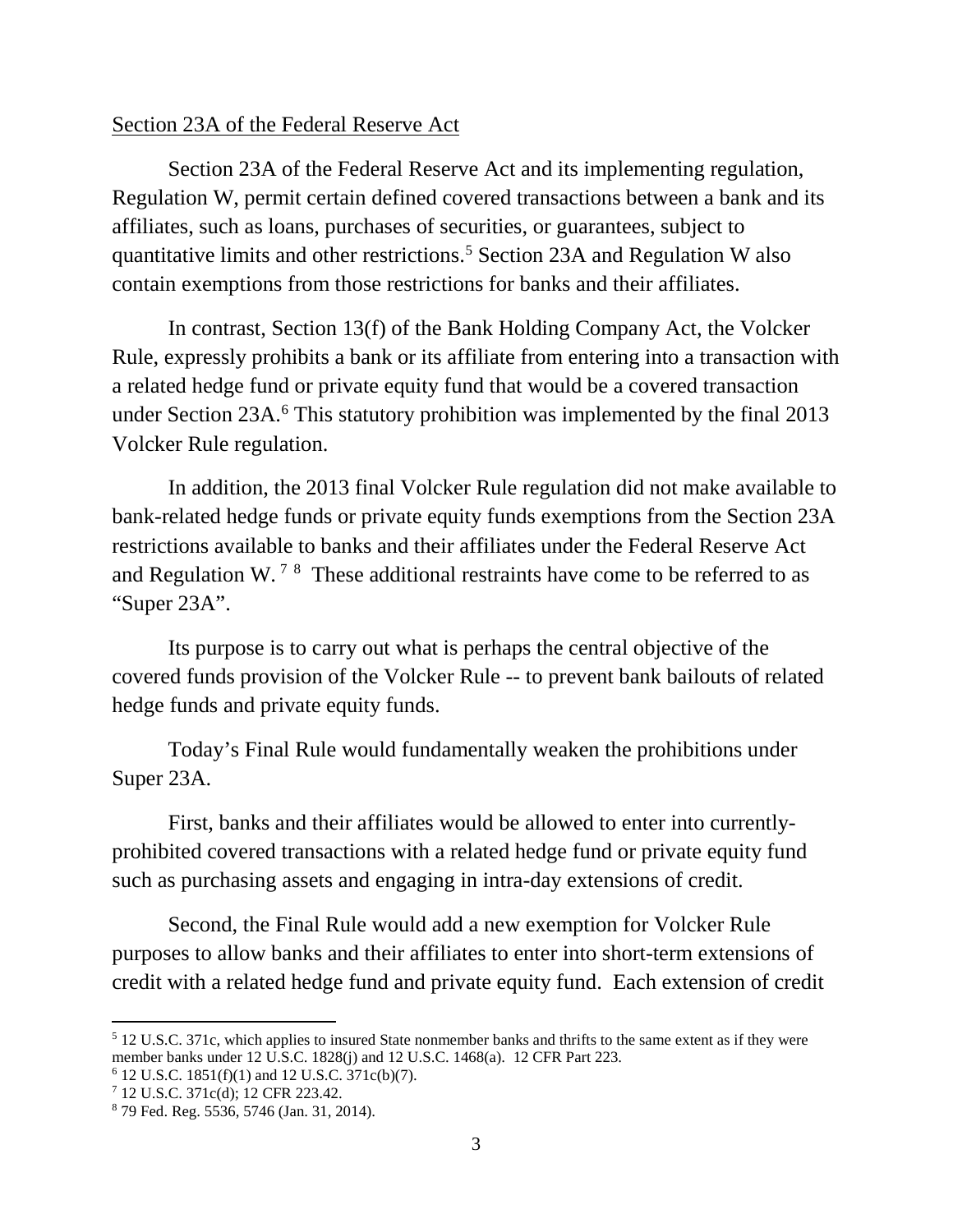would have to be in the ordinary course of business in connection with payment transactions, settlement services, or futures, derivatives, and securities clearing.

These dealings would be free from the quantitative limits, collateral requirements, and low quality asset prohibitions under section 23A.<sup>[9](#page-3-0)</sup>

This change to allow extensions of credit and asset purchases would provide an avenue for banks to support related covered funds in times of stress, despite the explicit statutory prohibition against a banking entity, directly or indirectly, guaranteeing, assuming, or otherwise insuring the obligations or performance of a related hedge fund or private equity fund.<sup>10</sup>

The covered funds provisions of the Volcker Rule were aimed at preventing the types of investments and relationships that, during the crisis, led banks to bail out their affiliated funds, caused large losses, and triggered unprecedented government support. This change would significantly undermine that objective.

#### Parallel Investments

In a similar vein, this rulemaking would amend the 2013 final Volcker Rule regulation to expressly permit a bank to make an investment alongside an investment made by a related covered fund -- described as "parallel investments" or "co-investments."

The 2013 final regulation requires that a bank, including through any of its affiliates, hold no more than three percent of the total ownership interest of a covered fund organized and offered by that bank and, in the aggregate of all ownership interests of all covered funds, no more than three percent of tier 1 capital.

The preamble to the 2013 final regulation raised concerns about the potential for evasion of those limits and stated that, "if a banking entity makes investments side by side in substantially the same positions as the covered fund, then the value

<span id="page-3-0"></span><sup>&</sup>lt;sup>9</sup> Preamble to the Final Rule at 17, 130-145; section 351.14 of the regulatory text.<br><sup>10</sup> 12 U.S.C. 1851(d)(1)(G)(v). These activities would continue to be subject to the statutory limitations in the

<span id="page-3-1"></span>Volcker Rule relating to material conflicts of interest, material exposures to high-risk assets or trading strategies, safety and soundness, and U.S. financial stability. 12 U.S.C. 1851(d)(2). See also 12 CFR 351.15.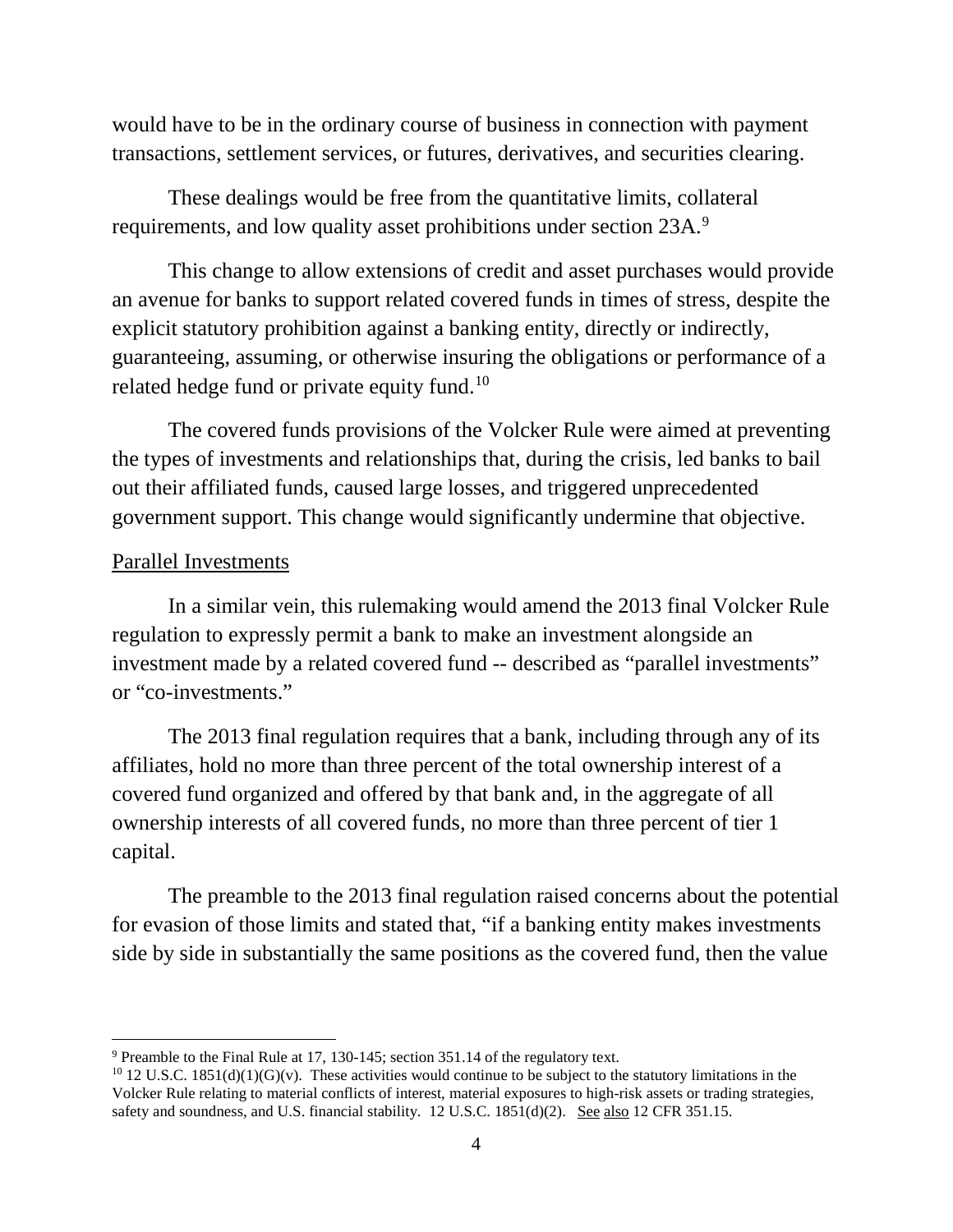of such investment shall be included for purposes of determining the value of the banking entity's investment in the covered fund."[11](#page-4-0)

Today's Final Rule would reverse the approach from 2013 and would expressly provide that a bank and its affiliates would not be required to include any parallel investment in the calculation of the three percent investment limits, and would not be restricted in the amount of any parallel investment. Moreover, based on the discussion in the preamble, the bank would be permitted to market the covered fund based on its parallel investment.[12](#page-4-1)

This change would permit a major circumvention of the Volcker Rule's restrictions on bank ownership of hedge funds and private equity funds.

# Credit Funds

The Final Rule also would exclude "credit funds" from the definition of covered funds.

This newly-defined fund would be permitted to hold a broad array of credit instruments, some of which played significant roles in the financial crisis. In addition to loans, the fund could hold debt instruments, certain rights and other assets related to acquiring, holding, servicing, or selling loans or debt interests (including equity securities); and interest rate or foreign exchange derivatives related to the foregoing. To be clear, these could include collateralized debt obligations (CDOs), which were major contributors to the financial crisis.

To qualify for the exclusion, a credit fund issuer could not engage in proprietary trading or issue asset-backed securities, and could not guarantee the fund. In addition, a bank that acts as a sponsor, investment adviser, or commodity trading advisor would have to provide certain disclosures and comply with the statutory conflict of interest, high-risk strategy, safety and soundness, and financial stability provisions.

However, given the recent changes greatly weakening the proprietary trading rules, as well as the changes to Section 23A and parallel investments, the value of these presumed protections is highly questionable.

<span id="page-4-0"></span> <sup>11</sup> 79 Fed. Reg. 5535, 5734 (Jan. 31, 2014).

<span id="page-4-1"></span><sup>&</sup>lt;sup>12</sup> Preamble to the Final Rule at 164-165.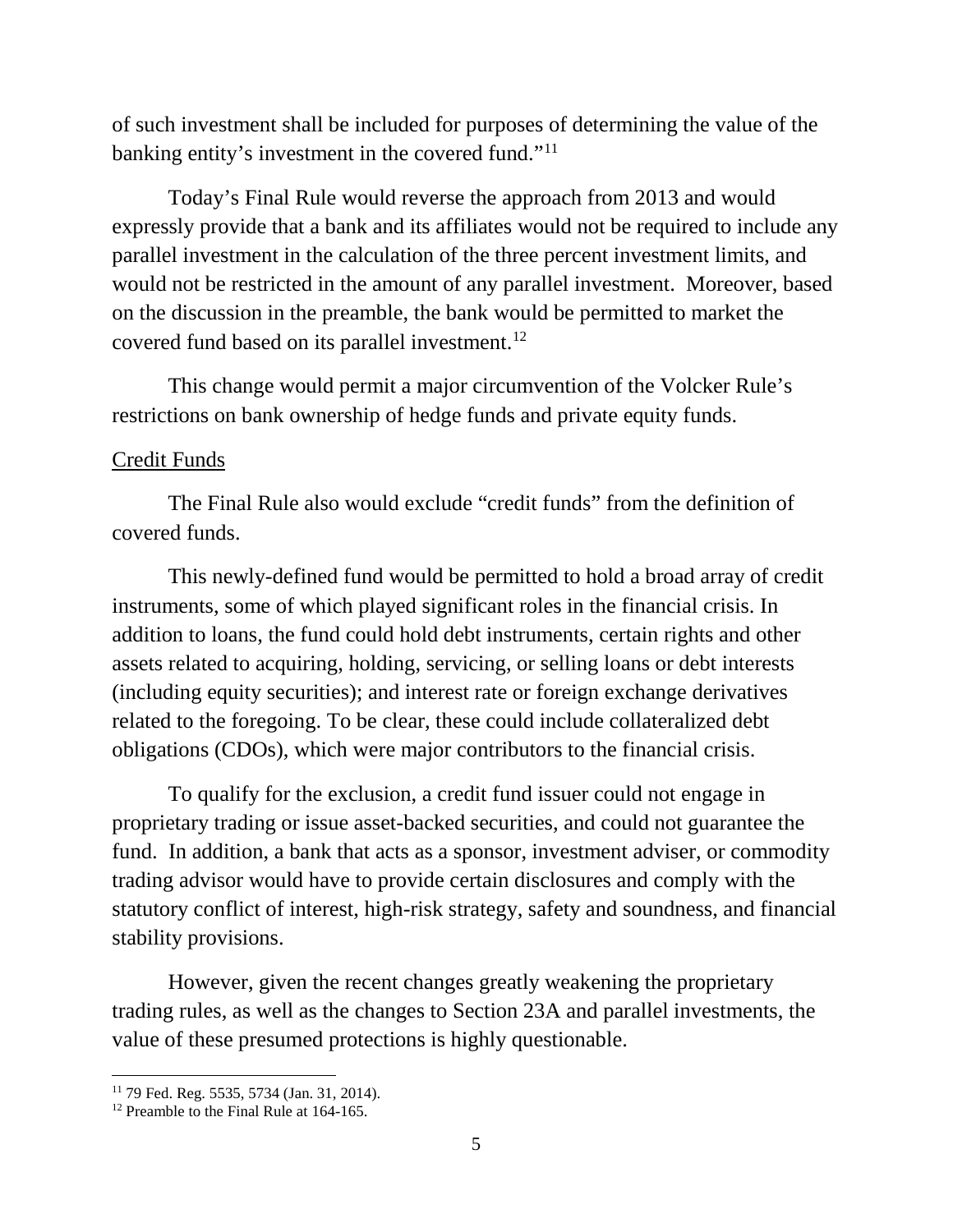## Certain Debt Securities in Securitizations

It is also worth noting that the 2013 final Volcker Rule regulation allowed a covered fund exclusion for loan securitizations. Today's Final Rule, however, would allow loan securitization vehicles to hold up to five percent in debt securities that are not asset-backed or convertible. This is clearly inconsistent with the statute, which specifically addressed loan sales and securitizations in a rule of construction as follows, "Nothing in this section shall be construed to limit or restrict the ability of a banking entity … to sell or securitize **loans** in a manner permitted by law."[13](#page-5-0)

In the preamble to the 2013 final regulation, the agencies declined to expand the definition of "loan" and explicitly excluded loans that are securities and derivatives because trading in those instruments is expressly included in the statute's definition of proprietary trading.<sup>14</sup> Moreover, the agencies expressed concerns about the potential for evasion and concluded that the definition of loan for securitization purposes in the 2013 final regulation "appropriately encompasses the financial instruments that result from lending money to customers."[15](#page-5-2)

# Venture Capital Funds

The rule would establish an exclusion from the definition of "covered funds" for "qualifying venture capital funds". While some have argued in favor of such an exclusion since enactment of the Volcker Rule, the Agencies are constrained by the statute. As described in the preamble to the 2013 final Volcker Rule regulation, "The Agencies believe that the statutory language of section 13 does not support providing an exclusion for venture capital funds from the definition of covered fund." $16$ 

To justify the change, the preamble to today's Final Rule relies on a 2011 Securities and Exchange Commission rulemaking defining venture capital fund for

<span id="page-5-0"></span> $13$  12 U.S.C. 1851(g)(2) (emphasis added).

<span id="page-5-1"></span><sup>&</sup>lt;sup>14</sup> Preamble to the 2013 final regulation, 79 Fed. Reg. at 5688.

<span id="page-5-2"></span><sup>&</sup>lt;sup>15</sup> Id. at 5689.

<span id="page-5-3"></span><sup>16</sup> Id. at 5704.